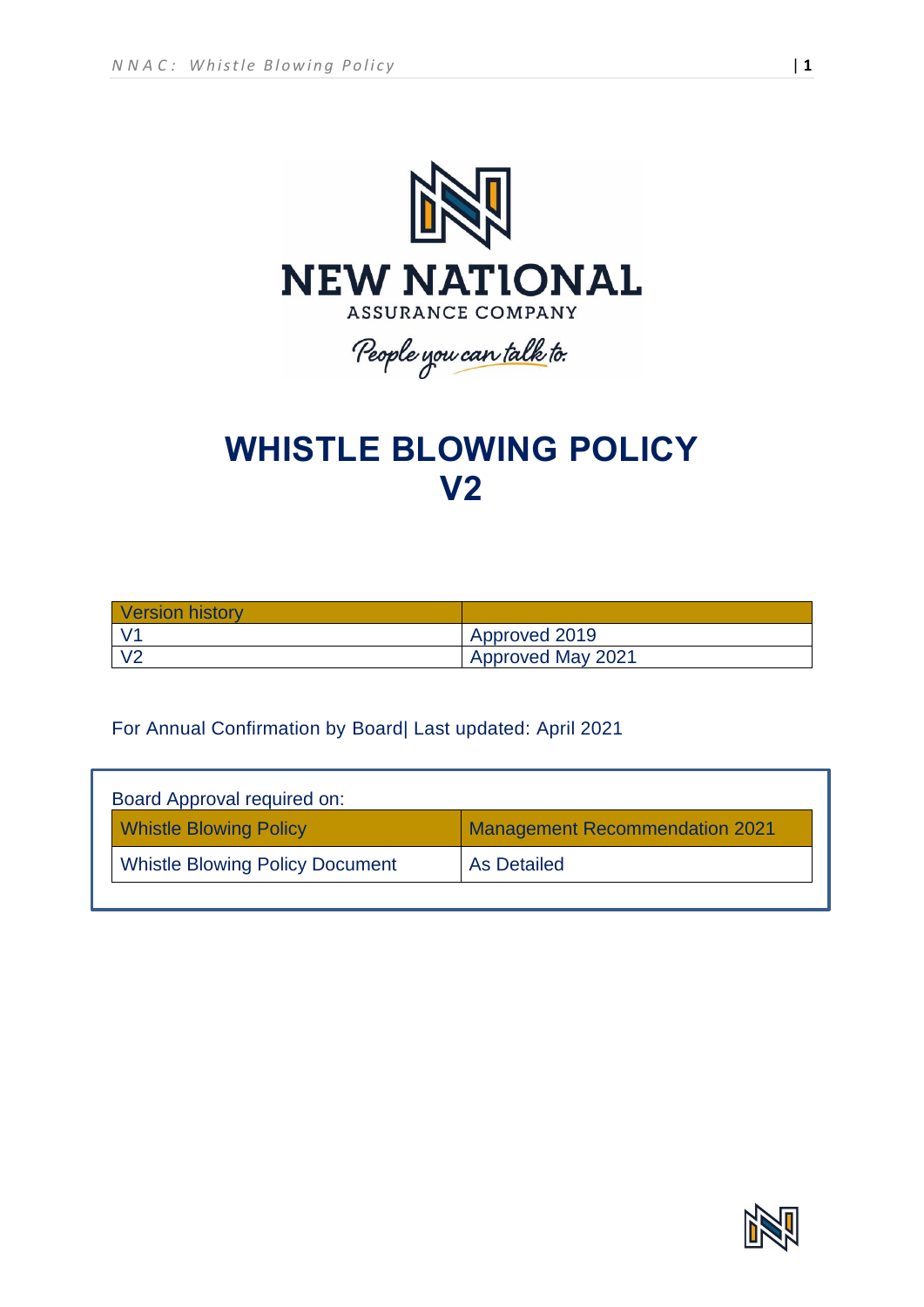### **TABLE OF CONTENTS**

| 1. | <b>INTRODUCTION</b>                                      |  |
|----|----------------------------------------------------------|--|
|    | 2. WHAT IS DISCLOSURE                                    |  |
|    | 3. AVENUES AVAILABLE FOR MAKING A PROTECTED DISCLOSURE 3 |  |
|    | 4. DUTY OF NEW NATIONAL ASSURANCE COMPANY                |  |
| 5. | <b>REMEDIES AVAILABLE TO THE EMPLOYEE</b>                |  |

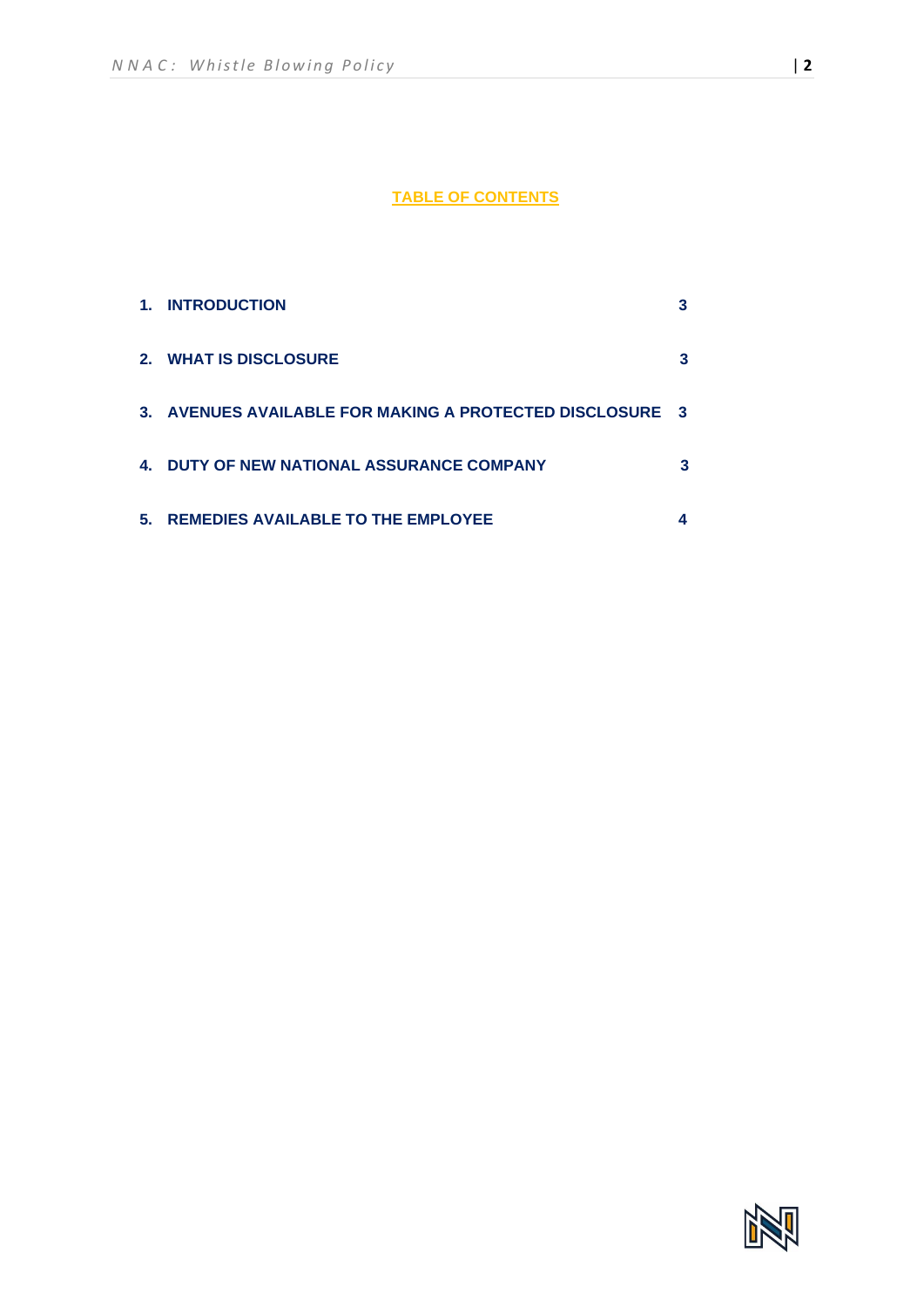#### **1. Introduction**

This Policy is in terms of the Protected Disclosures Act 26 of 2000.

New National Assurance Company (NNAC) and every employee have a responsibility to disclose criminal and other irregular conduct in the workplace.

Our Company has a responsibility and will take all necessary steps to ensure that employees who disclose such information are protected from any reprisals as a result of such disclosure.

#### **2. What is a disclosure?**

A disclosure means revealing or divulging information regarding any conduct of an employer or employee, made by another employee who has reason to believe that the information concerned tends to show one or more of the following:

- (a) That a criminal offence has been committed, is being committed or is likely to be committed.
- (b) That a person has failed, is failing or is likely to fail to comply with any legal obligation to which that person is subject.
- (c) That a miscarriage of justice has occurred, is occurring or is likely to occur.
- (d) That the health or safety of an individual has been, is being or is likely to be endangered.
- (e) That the environment has been, is being or is likely to be damaged.
- (f) Unfair discrimination in terms of the Promotion of Equality and Prevention of Unfair Discrimination Act of 2000; or
- (g) That any of the matters referred to in paragraphs (a) to (f) above, has been, is being or is likely to be deliberately concealed.

#### **3. Avenues available for making a protected disclosure.**

Criminal conduct or malpractices may be disclosed to:

- (a) The employee's direct line Manager.
- (b) The employee's Head of Department.
- (c) Head of Legal Department; or
- (d) any member of our Executive Management team.
- (e) A designated telephone line for Whistle blowing.

It is the employee's responsibility to act in a responsible and honest manner without motive to gain any personal advantages from making the disclosure.

A designated Whistle blowing line has been connected for any criminal conduct or malpractices to be reported anonymously. The number is (031) 534 1601. At the end of each month a report is generated recording any activity on that line.

#### **4. Duty of New National Assurance Company**

We will not subject an employee to an occupational detriment, meaning the employee will not as a result of, directly or indirectly making a protected disclosure be: